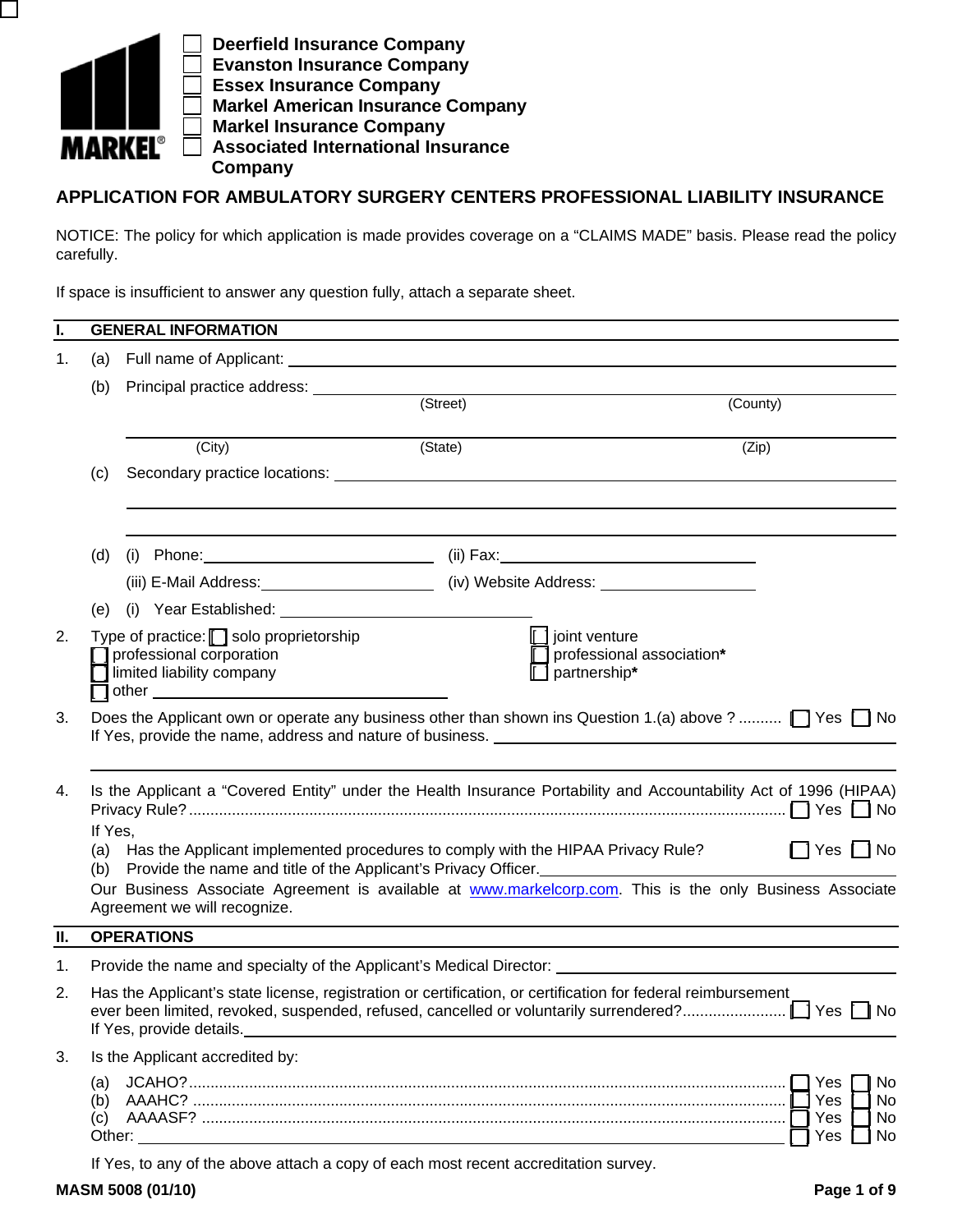4. Applicant's Gross Revenues:

|      |                         |                                                                                                 | <b>Last Twelve Months</b>                                                                                                                                                            | <b>Next Twelve Months</b>                                                                                                                                                                                                                                                                                           |
|------|-------------------------|-------------------------------------------------------------------------------------------------|--------------------------------------------------------------------------------------------------------------------------------------------------------------------------------------|---------------------------------------------------------------------------------------------------------------------------------------------------------------------------------------------------------------------------------------------------------------------------------------------------------------------|
|      | Fee for Service         |                                                                                                 | $\frac{1}{2}$                                                                                                                                                                        | $\frac{1}{2}$ $\frac{1}{2}$ $\frac{1}{2}$ $\frac{1}{2}$ $\frac{1}{2}$ $\frac{1}{2}$ $\frac{1}{2}$ $\frac{1}{2}$ $\frac{1}{2}$ $\frac{1}{2}$ $\frac{1}{2}$ $\frac{1}{2}$ $\frac{1}{2}$ $\frac{1}{2}$ $\frac{1}{2}$ $\frac{1}{2}$ $\frac{1}{2}$ $\frac{1}{2}$ $\frac{1}{2}$ $\frac{1}{2}$ $\frac{1}{2}$ $\frac{1}{2}$ |
|      | Medicare/Medicaid Funds |                                                                                                 | $\frac{1}{2}$                                                                                                                                                                        | $\frac{1}{2}$                                                                                                                                                                                                                                                                                                       |
|      | Research                |                                                                                                 |                                                                                                                                                                                      | $\frac{1}{2}$                                                                                                                                                                                                                                                                                                       |
|      |                         | Other (describe)                                                                                |                                                                                                                                                                                      | $\frac{1}{2}$                                                                                                                                                                                                                                                                                                       |
|      |                         | <b>TOTAL GROSS REVENUES</b>                                                                     | $\frac{1}{2}$                                                                                                                                                                        | $\frac{1}{2}$                                                                                                                                                                                                                                                                                                       |
| 5.   |                         | If No, provide details.                                                                         |                                                                                                                                                                                      |                                                                                                                                                                                                                                                                                                                     |
| 6.   |                         | Does the state that the Applicant is located in regulate the use of:                            |                                                                                                                                                                                      |                                                                                                                                                                                                                                                                                                                     |
|      | (a)                     |                                                                                                 |                                                                                                                                                                                      | No<br>No                                                                                                                                                                                                                                                                                                            |
|      | (b)                     |                                                                                                 |                                                                                                                                                                                      | <b>No</b><br>l No                                                                                                                                                                                                                                                                                                   |
| 7.   | If Yes,<br>(a)<br>(b)   | If Yes, do RN's administer Propofol sedation for any procedures?                                | Does the Applicant permit professionals other than licensed Nurse Anesthetists and<br>Attach patient selection guidelines and protocols for administration and monitoring.           | $\prod$ Yes $\prod$ No                                                                                                                                                                                                                                                                                              |
| 8.   | (a)                     | Does the Applicant maintain any beds for overnight occupancy:<br>If Yes,<br>No. of beds:<br>(i) | (ii) Attach a copy of license and an explanation including protocols for on site 24 hour staffing.                                                                                   |                                                                                                                                                                                                                                                                                                                     |
|      | (b)                     | If Yes,<br>No. of beds:<br>(i)<br>(ii)                                                          | Attach a copy of license and an explanation including protocols for on site 24 hour staffing.                                                                                        |                                                                                                                                                                                                                                                                                                                     |
| 9.   | (a)<br>(b)              | Does the Applicant have<br>If No, explain.                                                      | A formal emergency response policy which includes written transfer agreements with the<br>A dedicated telephone line to the closest appropriate hospital Emergency Department?       | Yes ¶ ∏ No                                                                                                                                                                                                                                                                                                          |
|      | (C)                     | Two-way communication with EMS? <sup>1</sup> Yes 1 No                                           |                                                                                                                                                                                      |                                                                                                                                                                                                                                                                                                                     |
|      |                         |                                                                                                 |                                                                                                                                                                                      | If any of the above is answered No, explain. The material contract of the state of the state of the state of the state of the state of the state of the state of the state of the state of the state of the state of the state                                                                                      |
|      |                         |                                                                                                 |                                                                                                                                                                                      | 10. What is the distance from the Applicant to the nearest acute care hospital Emergency Department?                                                                                                                                                                                                                |
|      |                         |                                                                                                 |                                                                                                                                                                                      |                                                                                                                                                                                                                                                                                                                     |
| 12.  |                         |                                                                                                 | Is the Applicant staffed with professional personnel trained in emergency response during all hours                                                                                  |                                                                                                                                                                                                                                                                                                                     |
| III. |                         | <b>STAFF</b>                                                                                    |                                                                                                                                                                                      |                                                                                                                                                                                                                                                                                                                     |
| 1.   | (a)                     | Do all staff:<br>\$ each claim / \$ aggregate                                                   | Physicians, surgeons, dentists and podiatrists maintain a Professional Liability Insurance<br>If No, what are the minimum limits of liability that the Applicant requires?           | Policy with limits of liability of at least \$1,000,0000 each claim / \$3,000,0000 aggregate?    Yes   No                                                                                                                                                                                                           |
|      | (a)                     | \$ each claim / \$ aggregate                                                                    | Nurse anesthetists maintain a Professional Liability Insurance Policy with limits of liability of at<br>If No, what are the minimum limits of liability that the Applicant requires? |                                                                                                                                                                                                                                                                                                                     |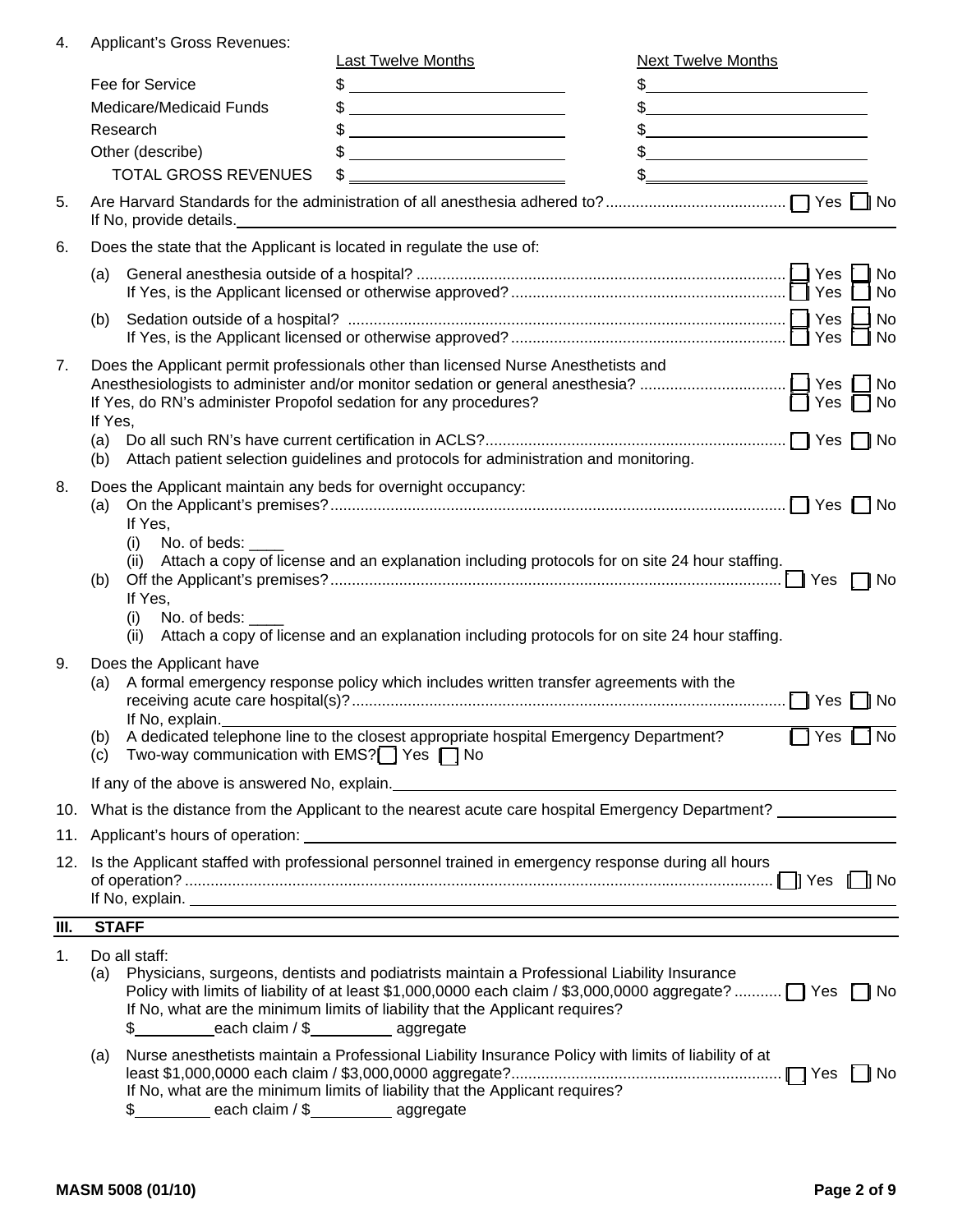## 2. Does the Applicant have a formal:

| (a) | Policy for hiring/screening professionals and paraprofessionals including nurse anesthetists<br>who provide and/or participate in providing patient care for or on behalf of the Applicant? |
|-----|---------------------------------------------------------------------------------------------------------------------------------------------------------------------------------------------|
|     | $1$ Yes $\Box$ No                                                                                                                                                                           |
|     | If No, explain.                                                                                                                                                                             |

| (b) | Privileging process for all surgeons, anesthesiologists including primary source verification of<br>l Yes |
|-----|-----------------------------------------------------------------------------------------------------------|
|     | If Yes, does it include the following:                                                                    |
|     | Review/approval of requested privileges/procedures for ambulatory surgery staff either<br>(i)             |
|     | Continuous updates of new or deleted privileges for ambulatory surgery center staff either<br>(ii)        |
| (C) | Can the Applicant's staff refuse to schedule a surgery or procedure that is not:                          |
|     | 1 No                                                                                                      |
|     |                                                                                                           |
| (d) |                                                                                                           |
|     | If No, explain.                                                                                           |

3. (a) Indicate the number of professional employees and privileged practitioners, including any owners or partners who render professional services on behalf of the applicant, whether or not surgical.

|                   |                                                                                                                         | No. of Employees | No. of Privileged<br><b>Practitioners</b> |
|-------------------|-------------------------------------------------------------------------------------------------------------------------|------------------|-------------------------------------------|
| (i)               | Physicians: No Surgery other than incision of boils and<br>superficial abscesses; suturing of skin or superficial facia |                  |                                           |
| (ii)              | Anesthesiologists; Pain Management Specialists                                                                          |                  |                                           |
| (iii)             | Dermatologist; Cardiologists; Gastroenterologists;<br>Internists; Proctologists; Ophthalmologists; Urologists           |                  |                                           |
| (iv)              | General Surgeons; Cardiac Surgeons ; Otolaryngologists<br>no plastic surgery                                            |                  |                                           |
| (v)               | Obstetrics-Gynecologists, Plastic Surgeons, and<br>Otolaryngologists doing plastic surgery                              |                  |                                           |
| (vi)              | Thoracic Surgeons; Vascular Surgeons; Neurosurgeons;<br>and Orthopedic Surgeons                                         |                  |                                           |
| (vii)             | <b>Bariatric Surgeons</b>                                                                                               |                  |                                           |
| (viii)            | Podiatrists                                                                                                             |                  |                                           |
| (ix)              | Dentists; Oral Surgeons                                                                                                 |                  |                                           |
| (x)               | <b>Moonlighting Residents:</b>                                                                                          |                  |                                           |
| (x <sub>i</sub> ) | Interns, Residents and Fellows in a formal program in the<br>Applicant's facility                                       |                  |                                           |
| (xii)             | <b>Nurse Anesthetists</b>                                                                                               |                  |                                           |
| (xiii)            | Anesthesiologist Assistants                                                                                             |                  |                                           |
| (xiv)             | Physicians' and Surgeons' Assistants; Nurse<br>Practitioners (describe duties on separate sheet)                        |                  |                                           |
| (xv)              | Perfusionists                                                                                                           |                  |                                           |
| (xvi)             | Pharmacists                                                                                                             |                  |                                           |
| (xvii)            | Optometrists                                                                                                            |                  |                                           |
|                   | (xviii) Chiropractors                                                                                                   |                  |                                           |
| (xix)             | RNs, LPNs                                                                                                               |                  |                                           |
| (xx)              | X-Ray Technician; Lab Technician                                                                                        |                  |                                           |
| (xxi)             | Physical, Respiratory and Inhalation Therapists                                                                         |                  |                                           |
|                   |                                                                                                                         |                  |                                           |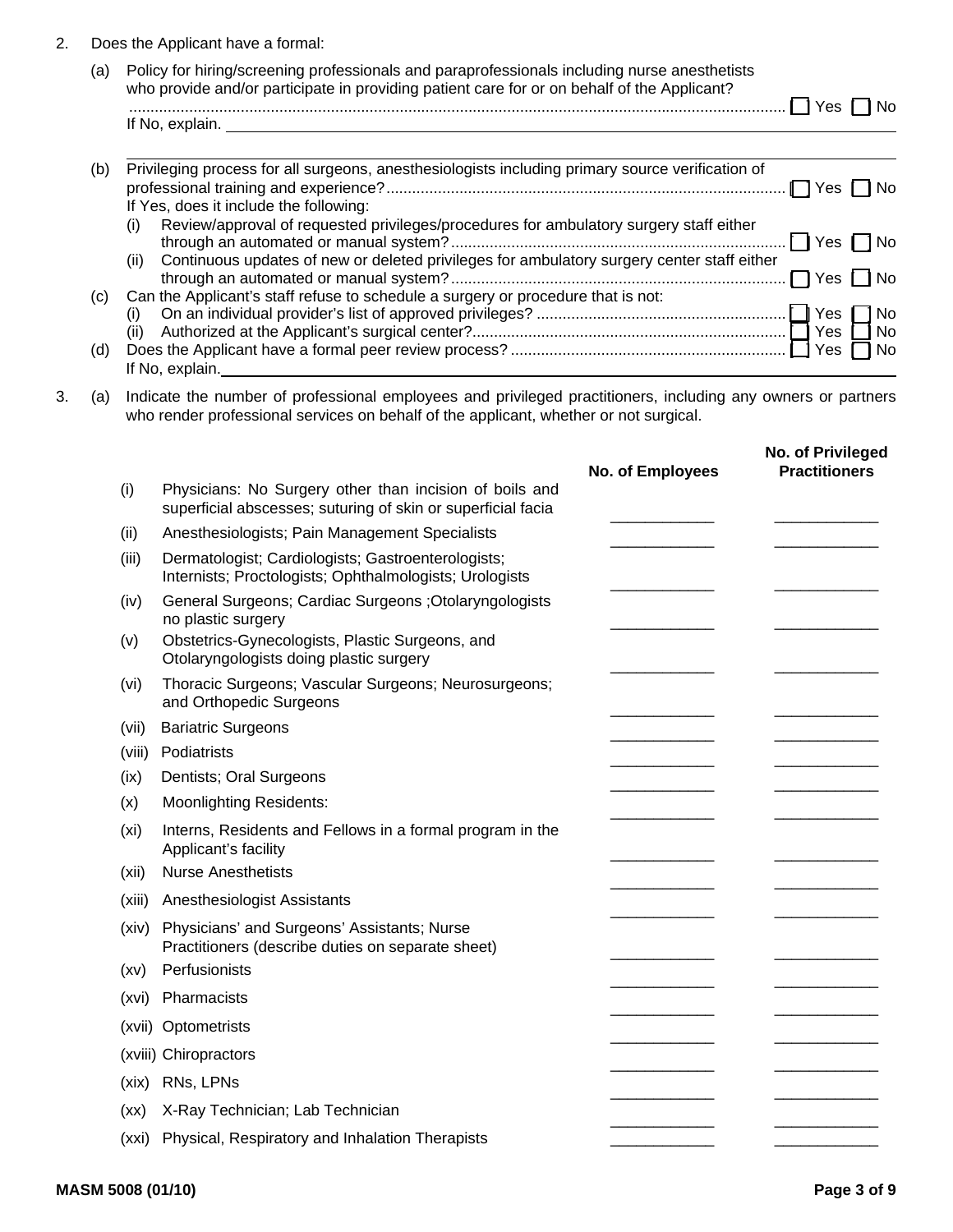| (b) Are all of the above individuals licensed in accordance with applicable state and federal |  |
|-----------------------------------------------------------------------------------------------|--|
|                                                                                               |  |
| If No, attach an explanation.                                                                 |  |
|                                                                                               |  |

# **IV. PROFESSIONAL SERVICES**

1. (a) Indicate the number of procedures provided by year.

|    | <b>Type of Procedure</b>                                                                                         |                                                                                                                      | <b>Number of Procedures</b> |                           |    |
|----|------------------------------------------------------------------------------------------------------------------|----------------------------------------------------------------------------------------------------------------------|-----------------------------|---------------------------|----|
|    |                                                                                                                  | Last Year                                                                                                            | <b>Current Year</b>         | <b>Estimate Next Year</b> |    |
|    | <b>Bariatric Surgery</b>                                                                                         |                                                                                                                      |                             |                           |    |
|    | <b>Cosmetic Surgery</b>                                                                                          |                                                                                                                      |                             |                           |    |
|    | Dental/Oral Surgery                                                                                              |                                                                                                                      |                             |                           |    |
|    | Elective Abortions*                                                                                              |                                                                                                                      |                             |                           |    |
|    | 1st Trimester                                                                                                    |                                                                                                                      |                             |                           |    |
|    | 2nd Trimester                                                                                                    |                                                                                                                      |                             |                           |    |
|    | Endoscopy/Colonoscopy                                                                                            |                                                                                                                      |                             |                           |    |
|    | <b>General Surgery</b>                                                                                           |                                                                                                                      |                             |                           |    |
|    | <b>Gynecological Surgery</b>                                                                                     |                                                                                                                      |                             |                           |    |
|    | Manipulation Under Anesthesia                                                                                    |                                                                                                                      |                             |                           |    |
|    | Ophthalmology                                                                                                    | <u> 1990 - Johann Barbara, politik eta politik eta politik eta politik eta politik eta politik eta politik eta p</u> |                             |                           |    |
|    | <b>Orthopedic Surgery</b>                                                                                        |                                                                                                                      |                             |                           |    |
|    | Otorhinolaryngology with Plastic                                                                                 |                                                                                                                      |                             |                           |    |
|    | Otorhionolaryngology No Plastic                                                                                  | <u> 1989 - Johann Barbara, martx</u><br><u> 1990 - Jan Barbara Barat, p</u>                                          |                             |                           |    |
|    | Pain Management (other than                                                                                      |                                                                                                                      |                             |                           |    |
|    | Anesthesia or other specialties)                                                                                 |                                                                                                                      |                             |                           |    |
|    | Plastic/Reconstructive Surgery                                                                                   | <u> 1990 - John Barn Barn, amerikansk politiker</u>                                                                  |                             |                           |    |
|    | Podiatry                                                                                                         |                                                                                                                      |                             |                           |    |
|    | Radiological/Nuclear/                                                                                            |                                                                                                                      |                             |                           |    |
|    | Chemotherapy**                                                                                                   |                                                                                                                      |                             |                           |    |
|    | Other (describe)________________                                                                                 |                                                                                                                      |                             |                           |    |
|    |                                                                                                                  |                                                                                                                      |                             |                           |    |
|    | <b>Total Each Year</b>                                                                                           |                                                                                                                      |                             |                           |    |
|    |                                                                                                                  |                                                                                                                      |                             |                           |    |
|    | If the Applicant provides pregnancy termination complete Supplement for Abortion Centers (SM-31002-01).          |                                                                                                                      |                             |                           |    |
|    | ** Attached a description of services provided and staff qualifications.                                         |                                                                                                                      |                             |                           |    |
|    |                                                                                                                  |                                                                                                                      |                             |                           |    |
| 2. |                                                                                                                  |                                                                                                                      |                             |                           | No |
|    | If Yes,                                                                                                          |                                                                                                                      |                             |                           |    |
|    | Is any person other than a licensed and credentialed physician/surgeon allowed to administer<br>(a)              |                                                                                                                      |                             |                           |    |
|    | If Yes, attached details and criteria for credentialing and supervision.                                         |                                                                                                                      |                             |                           |    |
|    | (b)                                                                                                              |                                                                                                                      |                             | No                        |    |
|    | If Yes, volume of fluid injected and removed:                                                                    |                                                                                                                      |                             |                           |    |
|    | (i)<br>before surgery _________                                                                                  | cc's                                                                                                                 |                             |                           |    |
|    | (ii) after surgery                                                                                               | cc's                                                                                                                 |                             |                           |    |
|    | (C).                                                                                                             |                                                                                                                      |                             |                           |    |
|    | If Yes, describe.                                                                                                |                                                                                                                      |                             |                           |    |
|    |                                                                                                                  |                                                                                                                      |                             |                           |    |
| 3. | If Yes,                                                                                                          |                                                                                                                      |                             |                           |    |
|    | If the Applicant provides any of the following procedures, check all that apply and provide the number of<br>(a) |                                                                                                                      |                             |                           |    |
|    | procedures performed:                                                                                            |                                                                                                                      |                             |                           |    |
|    |                                                                                                                  |                                                                                                                      |                             |                           |    |
|    | Roux-en-Y:                                                                                                       |                                                                                                                      |                             |                           |    |
|    | Laparoscopic:                                                                                                    |                                                                                                                      |                             |                           |    |
|    | No. performed in past 12 months:                                                                                 |                                                                                                                      |                             |                           |    |
|    | No. expected to perform in next 12 months:                                                                       |                                                                                                                      |                             |                           |    |
|    | Open:                                                                                                            |                                                                                                                      |                             |                           |    |
|    | No. performed in past 12 months:                                                                                 |                                                                                                                      |                             |                           |    |
|    | No. expected to perform in next 12 months:                                                                       |                                                                                                                      |                             |                           |    |
|    |                                                                                                                  |                                                                                                                      |                             |                           |    |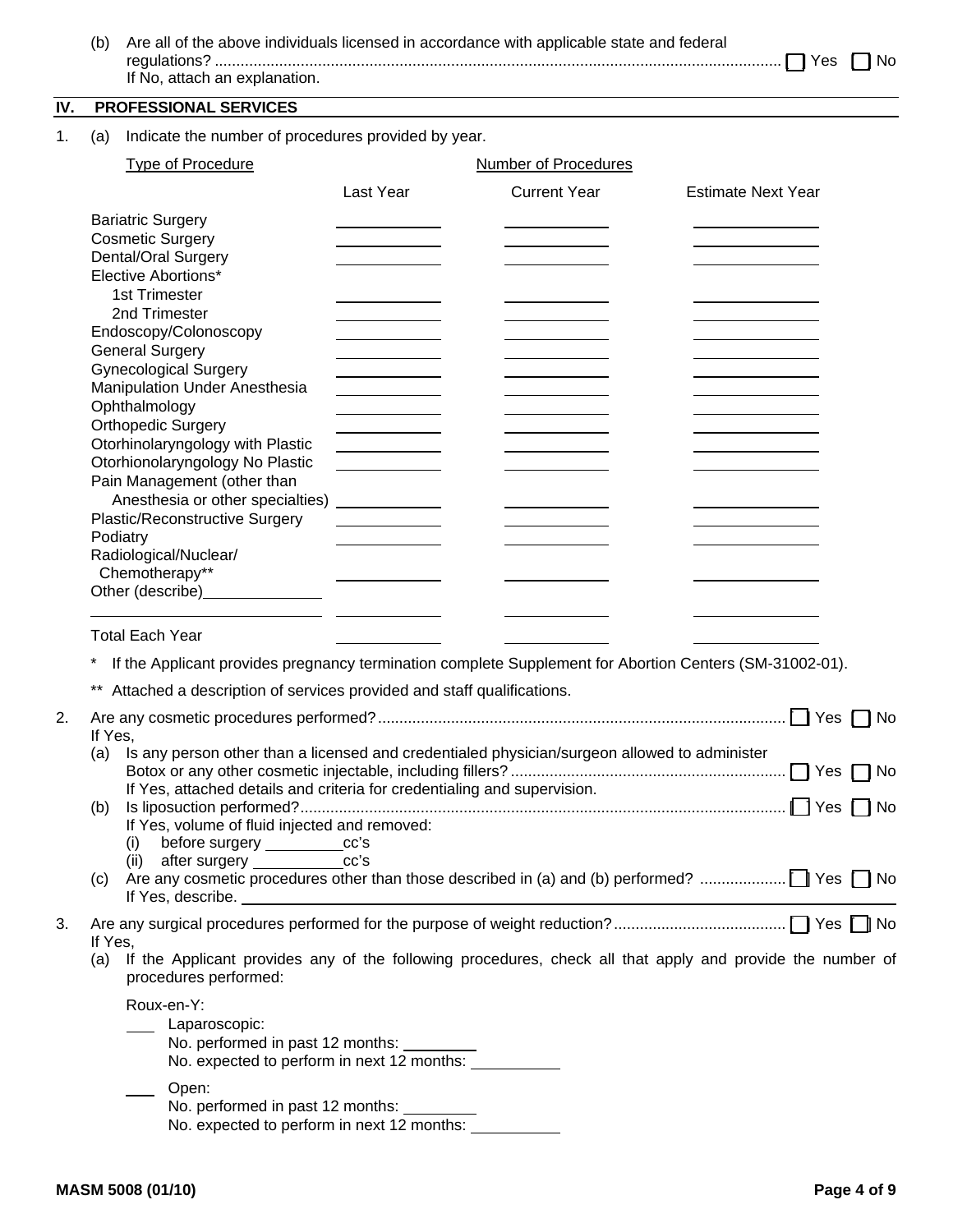|    |                   | Banding:<br>Laparoscopic:<br>No. performed in past 12 months:<br>No. expected to perform in next 12 months:                                                                                                                                                                                                                                                                                          |
|----|-------------------|------------------------------------------------------------------------------------------------------------------------------------------------------------------------------------------------------------------------------------------------------------------------------------------------------------------------------------------------------------------------------------------------------|
|    |                   | Open:<br>No. performed in past 12 months:<br>No. expected to perform in next 12 months:                                                                                                                                                                                                                                                                                                              |
|    |                   | No. performed in past 12 months:<br>No. expected to perform in next 12 months:                                                                                                                                                                                                                                                                                                                       |
|    | (b)               | Attach protocols for selecting and monitoring patients for each type of procedure performed.                                                                                                                                                                                                                                                                                                         |
| 4. |                   | Does the Applicant have a:                                                                                                                                                                                                                                                                                                                                                                           |
|    | (a)<br>(b)<br>(c) | No.<br>Preventive maintenance program for all anesthesia and critical emergency equipment?  T Yes<br>No.<br>Formal process to minimize the risk of wrong patient/procedure/side/site surgery that includes<br>validation by the patient/legal representative and documentation of the steps taken by all<br>members of the surgical team to accurately identify the correct procedure, side and site |
|    | (d)               | Formal process to verify and document that ambulatory surgery patients have an appropriate<br>screening by a physician to exclude high risk patients or procedures, (e.g., by ASA criteria<br>I IYes<br>l No<br>If the answer to $(b)$ , $(c)$ or $(d)$ above is No, explain.                                                                                                                        |

## 5. Does the Applicant have a formal policy which requires documentation of all pre-operative care that includes the following:

| (a)<br>(b)<br>(c)<br>(d) |                                                                                                                                                        | Yes      | 1 No<br>$\mathbb{F}_{\mathsf{No}}$<br>Yes $\Box$ No |
|--------------------------|--------------------------------------------------------------------------------------------------------------------------------------------------------|----------|-----------------------------------------------------|
| (e)                      | Documentation of informed consent for surgery and anesthesia prior to administration of<br>If the answer to any of the above questions is No, explain. | ΠYes ΠNo |                                                     |

6. Does the Applicant have a formal policy which requires documentation of all intra and post-operative care that includes the following:

| (a) |                                                                                                 | res   | No.  |
|-----|-------------------------------------------------------------------------------------------------|-------|------|
| (b) |                                                                                                 | Yes   | No.  |
| (C) |                                                                                                 | Yes   | l No |
| (d) |                                                                                                 | Yes   | No.  |
| (e) |                                                                                                 | Yes   | l No |
|     |                                                                                                 | Yes.  | l No |
| (g) | Validation of sponge, needle and instrument counts, actions taken if count is not correct?      | Yes   | □ No |
| (h) | Condition, mode of transport and clinical status of patient, transfer report upon completion of |       |      |
|     |                                                                                                 | Yes   | l No |
|     | Signing of all postoperative order and timely dictation of operative notes?                     | Yes I |      |
|     | If the answer to any of the above questions is No, explain.                                     |       |      |

7. Does the Applicant have a formal discharge policy which requires that patients:

| (a) |                                                                                                                   | I Yes ∏ No |              |
|-----|-------------------------------------------------------------------------------------------------------------------|------------|--------------|
| (b) |                                                                                                                   |            |              |
|     | (c) Receive written and individualized discharge instructions detailing emergency care procedures                 |            |              |
|     | with signatures of the patient and discharge provider with copies retained by the Applicant? $\Box$ Yes $\Box$ No |            |              |
| (d) | Are prevented from driving themselves home or taking public transportation post procedure?  [1] Yes [             |            | $\bigcap$ No |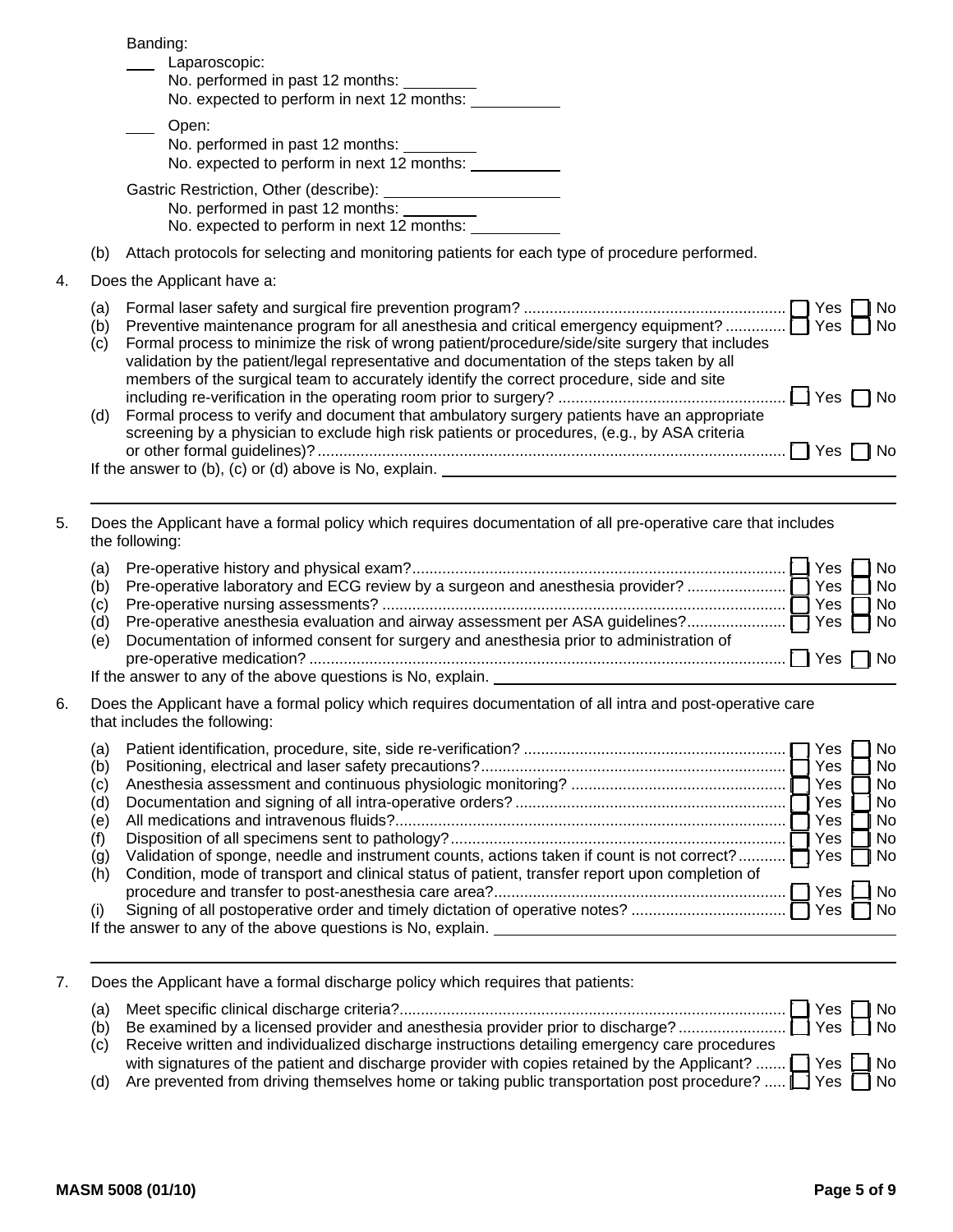|    | Receive a documented status call-back phone call from the Applicant center within 24 hours of<br>(e)<br>Yes  <br><b>No</b>                                                                                                                                                                                                                                                                                                                                                                                                                                                                                                                                                                                        |
|----|-------------------------------------------------------------------------------------------------------------------------------------------------------------------------------------------------------------------------------------------------------------------------------------------------------------------------------------------------------------------------------------------------------------------------------------------------------------------------------------------------------------------------------------------------------------------------------------------------------------------------------------------------------------------------------------------------------------------|
|    | If any of the above questions are answered No, explain: <b>Family 2016</b> 2017 12:20 20:20                                                                                                                                                                                                                                                                                                                                                                                                                                                                                                                                                                                                                       |
| 8. | Does the Applicant offer professional advise to the public via the internet, newspapers or broadcasts? $\Box$ Yes $\Box$ No<br>If Yes, explain.                                                                                                                                                                                                                                                                                                                                                                                                                                                                                                                                                                   |
| 9. | Does the Applicant advertise professional services in any manner (other than a simple listing in a<br>Yes   INo<br>If Yes, attach a copy of all advertisements.                                                                                                                                                                                                                                                                                                                                                                                                                                                                                                                                                   |
|    | 10. Is the Applicant associated with any agency or organization that engages in any kind of advertising for<br>Yes [<br>– I No<br>If Yes, attach an explanation and a copy of all advertisements.                                                                                                                                                                                                                                                                                                                                                                                                                                                                                                                 |
| V. | <b>CLAIMS AND HISTORY</b>                                                                                                                                                                                                                                                                                                                                                                                                                                                                                                                                                                                                                                                                                         |
| 1. | Has the Applicant or any of its employees ever:                                                                                                                                                                                                                                                                                                                                                                                                                                                                                                                                                                                                                                                                   |
|    | Been the subject of disciplinary or investigatory proceedings or reprimand by a licensing,<br>(a)<br>administrative or governmental agency?<br>□ Yes ∐ No<br>Been convicted for an act committed in violation of any law or ordinance including traffic<br>(b)<br>Yes [<br><b>No</b><br>Evaluated or treated for alcoholism or drug addiction or mental or mental or emotional<br>(c)<br>$\Box$ Yes $\Box$ No<br>Had any professional license or license to prescribe or dispense narcotics been denied,<br>(d)<br>limited, refused, suspended, revoked, renewal refused or accepted only on special terms or<br>has the Applicant or any of its employees voluntarily surrendered any professional license? TYes |
| 2. | Has any claim or suit for malpractice ever been made against the Applicant or any person proposed<br>$\Box$ Yes $\Box$ No<br>If Yes, how many? __________Complete a copy of our Supplemental Claim form for each one.                                                                                                                                                                                                                                                                                                                                                                                                                                                                                             |
| 3. | Has any claim or suit for malpractice ever been made against the Applicant or any person proposed<br>If Yes, explain.                                                                                                                                                                                                                                                                                                                                                                                                                                                                                                                                                                                             |
| 4. | Is the Applicant or any person proposed for this insurance aware of any act, error, omission, fact,<br>circumstance, or records request from any attorney which may result in a malpractice claim or suit? $\Box$ Yes $\Box$ No<br>If Yes, how many? _________Complete a copy of our Supplemental Claim form for each one.                                                                                                                                                                                                                                                                                                                                                                                        |
| 5. | Has any insurer cancelled, rescinded, nonrenewed or declined any similar insurance for the Applicant, its<br>predecessors, subsidiaries, affiliates, employees and/or for any other person or entity proposed for this insurance in<br>If Yes, attach a copy of such insurer's notice.                                                                                                                                                                                                                                                                                                                                                                                                                            |
| 6. | List prior Professional Liability Insurance for each of the last five (5) years, including the current year:<br>If None, check here. $\Box$                                                                                                                                                                                                                                                                                                                                                                                                                                                                                                                                                                       |
|    | Limits of<br>Claims Made or<br>Ins Company<br>Liability<br>Premium<br>Eff./Exp. Dates<br>Occurrence Form<br><b>Retroactive Date</b>                                                                                                                                                                                                                                                                                                                                                                                                                                                                                                                                                                               |
|    |                                                                                                                                                                                                                                                                                                                                                                                                                                                                                                                                                                                                                                                                                                                   |
|    |                                                                                                                                                                                                                                                                                                                                                                                                                                                                                                                                                                                                                                                                                                                   |
|    |                                                                                                                                                                                                                                                                                                                                                                                                                                                                                                                                                                                                                                                                                                                   |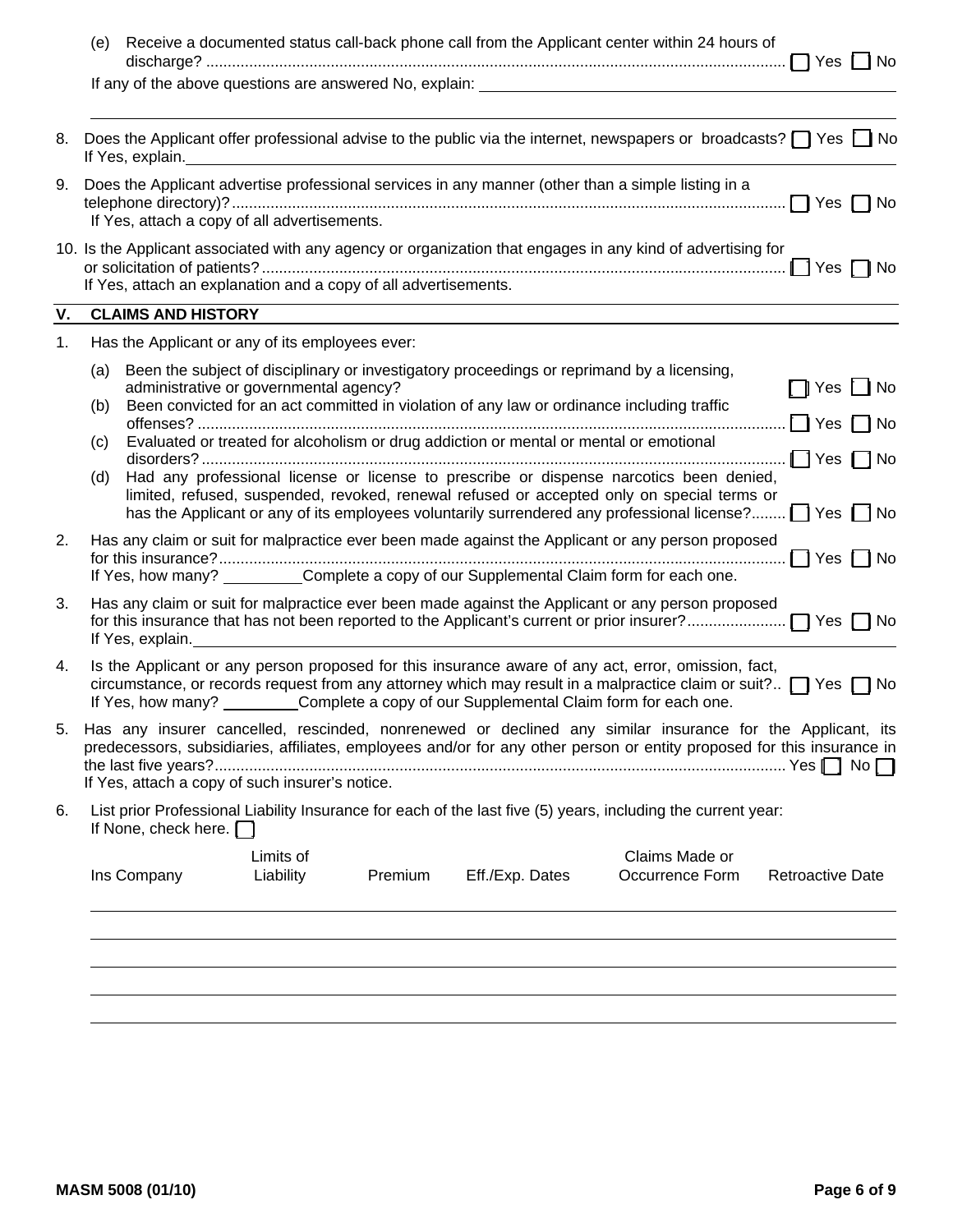|  | List prior General Liability Insurance for each of the last five (5) years, including the current year: |  |  |  |  |  |  |
|--|---------------------------------------------------------------------------------------------------------|--|--|--|--|--|--|
|--|---------------------------------------------------------------------------------------------------------|--|--|--|--|--|--|

|     | Ins Company                                                                                   | Limits of<br>Liability                                                                                                           | Premium | Eff./Exp. Dates            | Claims Made or<br>Occurrence Form                                                                                                                                                                            | <b>Retroactive Date</b>                                         |  |  |  |
|-----|-----------------------------------------------------------------------------------------------|----------------------------------------------------------------------------------------------------------------------------------|---------|----------------------------|--------------------------------------------------------------------------------------------------------------------------------------------------------------------------------------------------------------|-----------------------------------------------------------------|--|--|--|
|     |                                                                                               |                                                                                                                                  |         |                            |                                                                                                                                                                                                              |                                                                 |  |  |  |
| 8.  |                                                                                               |                                                                                                                                  |         |                            | Does the Applicant currently participate in or plan to participate in a state patient compensation<br>fund, health care stabilization fund or other governmentally established malpractice liability funding | $\Box$ Yes 1<br>No                                              |  |  |  |
| VI. | <b>GENERAL LIABILITY</b> (To be completed by the Applicant if applying for General Liability) |                                                                                                                                  |         |                            |                                                                                                                                                                                                              |                                                                 |  |  |  |
| 1.  | Complete the following for each of the Applicant's facilities:                                |                                                                                                                                  |         |                            |                                                                                                                                                                                                              |                                                                 |  |  |  |
|     | Location<br>Number Name of Facility                                                           | Address<br><u> 1989 - Johann Stoff, deutscher Stoff, der Stoff, der Stoff, der Stoff, der Stoff, der Stoff, der Stoff, der S</u> |         | Description<br>of Facility | Does the Applicant<br>Maintain a Garage?<br>(Yes/No)                                                                                                                                                         | Is There an<br>Adjacent Exposure?<br>(Yes/No)                   |  |  |  |
|     | 2                                                                                             |                                                                                                                                  |         |                            |                                                                                                                                                                                                              |                                                                 |  |  |  |
|     | 3                                                                                             |                                                                                                                                  |         |                            |                                                                                                                                                                                                              |                                                                 |  |  |  |
| 2.  | Complete the following for each of the Applicant's locations:                                 | Location 1                                                                                                                       |         | Location 2                 | Location 3                                                                                                                                                                                                   | Location 4                                                      |  |  |  |
|     | Square Footage*                                                                               |                                                                                                                                  |         |                            |                                                                                                                                                                                                              |                                                                 |  |  |  |
|     | <b>Year Built</b>                                                                             |                                                                                                                                  |         |                            |                                                                                                                                                                                                              |                                                                 |  |  |  |
|     | Year Remodeled                                                                                |                                                                                                                                  |         |                            |                                                                                                                                                                                                              |                                                                 |  |  |  |
|     | <b>Number of Stories</b>                                                                      |                                                                                                                                  |         |                            |                                                                                                                                                                                                              |                                                                 |  |  |  |
|     | Type of Construction<br>(frame, brick, concrete)                                              |                                                                                                                                  |         |                            |                                                                                                                                                                                                              |                                                                 |  |  |  |
|     | Percentage of Building<br>Occupied by Applicant                                               |                                                                                                                                  |         |                            |                                                                                                                                                                                                              |                                                                 |  |  |  |
|     | Other occupants?<br>(Yes/No)                                                                  |                                                                                                                                  |         |                            |                                                                                                                                                                                                              |                                                                 |  |  |  |
|     | *Include square footage of parking facilities if owned or rented by the Applicant.            |                                                                                                                                  |         |                            |                                                                                                                                                                                                              |                                                                 |  |  |  |
| 3.  | Are all of the Applicant's locations equipped with:<br>(a)<br>(b)<br>(c)<br>(d)<br>(e)        |                                                                                                                                  |         |                            |                                                                                                                                                                                                              | No<br>No<br>No<br>No<br>No                                      |  |  |  |
|     | (f)<br>(g)<br>(h)<br>(i)<br>(i)                                                               |                                                                                                                                  |         |                            |                                                                                                                                                                                                              | Yes<br>No<br>Yes<br>No<br>No<br>Yes<br>Yes<br>No<br>  Yes<br>No |  |  |  |
|     | If any of the above are answered No, provide details by attachment.                           |                                                                                                                                  |         |                            |                                                                                                                                                                                                              |                                                                 |  |  |  |
| 4.  | If Yes, attach a copy of the written safety program.                                          |                                                                                                                                  |         |                            |                                                                                                                                                                                                              | ∣No                                                             |  |  |  |
| 5.  |                                                                                               |                                                                                                                                  |         |                            |                                                                                                                                                                                                              | No                                                              |  |  |  |
|     | MASM 5008 (01/10)                                                                             |                                                                                                                                  |         |                            |                                                                                                                                                                                                              | Page 7 of 9                                                     |  |  |  |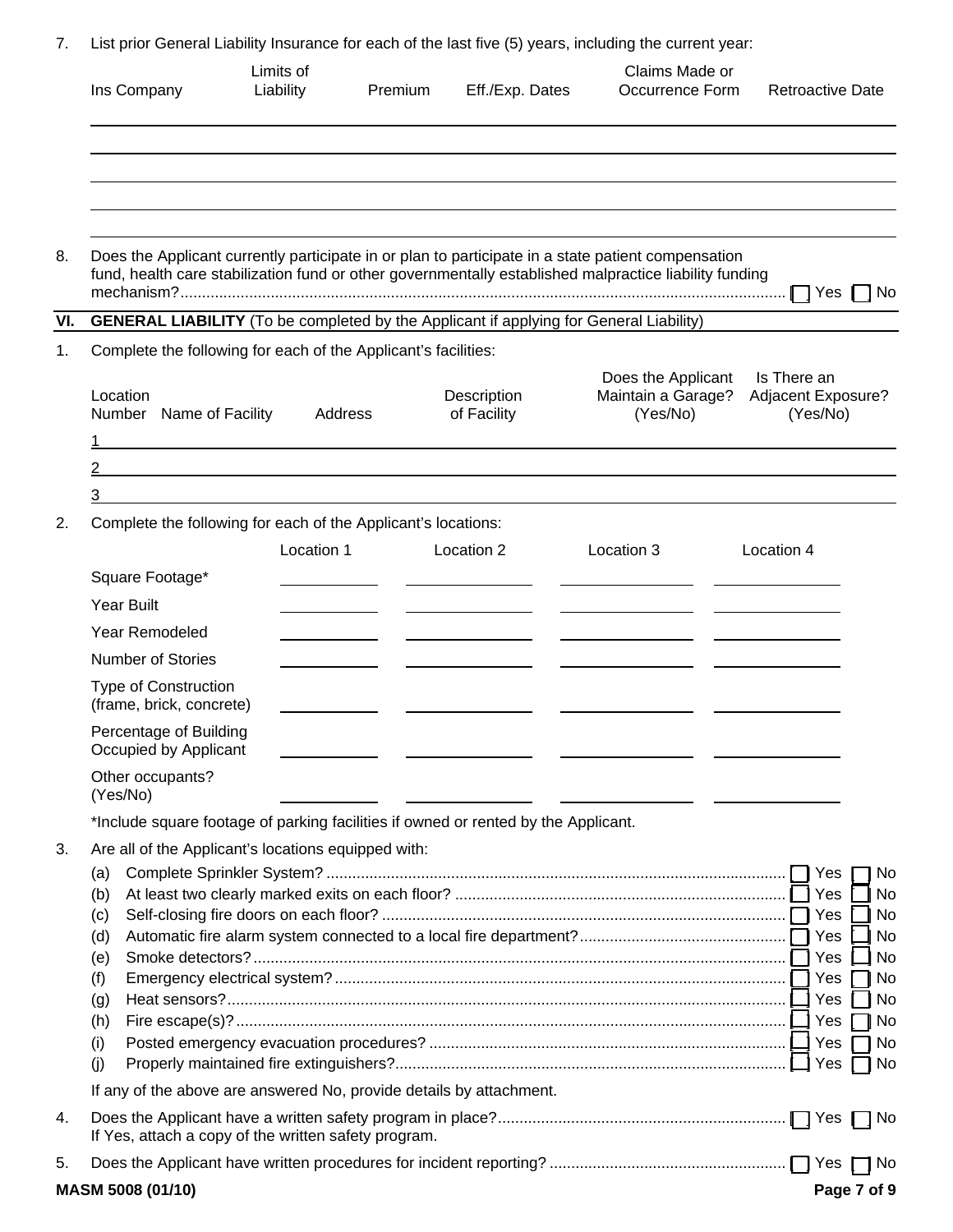| 6.<br>Do any of the Applicant's locations have any: |                                                                                                                                                                                                                                     |                     |             |  |  |                      |                      |                                 |                                                       |
|-----------------------------------------------------|-------------------------------------------------------------------------------------------------------------------------------------------------------------------------------------------------------------------------------------|---------------------|-------------|--|--|----------------------|----------------------|---------------------------------|-------------------------------------------------------|
|                                                     | (a)<br>(b)<br>(c)                                                                                                                                                                                                                   |                     |             |  |  |                      |                      | Yes<br>Yes                      | <b>No</b><br>No<br>No                                 |
| 7 <sub>1</sub>                                      | Do any of the Applicant's operations involve storing, treating, discharging, applying, disposing, or<br>l Yes                                                                                                                       |                     |             |  |  |                      |                      |                                 | l No                                                  |
| 8.                                                  |                                                                                                                                                                                                                                     | Does the Applicant: |             |  |  |                      |                      |                                 |                                                       |
|                                                     | (a)<br>(b)<br>(c)<br>(d)<br>(e)<br>(f)                                                                                                                                                                                              |                     |             |  |  |                      |                      | Yes<br>Yes<br>Yes<br>Yes<br>Yes | <b>No</b><br><b>No</b><br><b>No</b><br>No<br>No<br>No |
| 9.                                                  | Has any claim for General Liability ever been made against any person(s) or entity(ies) proposed for this insurance?                                                                                                                |                     |             |  |  |                      |                      |                                 |                                                       |
|                                                     | If Yes, answer the following:<br>Provide three year loss history for claims under \$100,000 Loss and Expense and ten years for claims \$100,000 and<br>greater. Attach further sheets if needed.<br>Open (O)<br>Amount<br>Amount of |                     |             |  |  |                      |                      |                                 |                                                       |
|                                                     | Date of                                                                                                                                                                                                                             | Date Claim          | Description |  |  | of Loss              | Expenses             | or                              |                                                       |
|                                                     | Occurrence                                                                                                                                                                                                                          | Made                | of Loss     |  |  | Reserved<br>and Paid | Reserved<br>and Paid | Closed (C)                      |                                                       |
|                                                     |                                                                                                                                                                                                                                     |                     |             |  |  |                      |                      |                                 |                                                       |

10. Is (are) any person(s) or entity(ies) proposed for this insurance aware of any fact, circumstance or situation which may result in a General Liability claim, such that would fall under the proposed insurance? ................. [ ] Yes [ ] No If Yes, provide details for each incident.

#### **VII. ADDITIONAL INFORMATION**

As part of this Application attach the following:

- 1. A copy of the Applicant's letterhead/business stationery.
- 2. Five years of currently valued Professional Liability Insurance and General Liability Insurance claim runs from current and prior insurers.
- 3. A list of any activities or procedures performed that are not otherwise described in this Application.

#### **NOTICE TO THE APPLICANT - PLEASE READ CAREFULLY**

The policy applied for is SOLELY AS STATED IN THE POLICY, if issued, which provides coverage on a "CLAIMS MADE" basis for ONLY THOSE "CLAIMS" THAT ARE FIRST MADE AGAINST THE INSURED DURING THE POLICY PERIOD, unless the Extended Reporting Period option is exercised in accordance with the terms of the policy.

The underwriting manager, Company and/or affiliates thereof are authorized to make any inquiry in connection with this application. Signing this application does not bind the Company to provide or the Applicant to purchase the insurance.

This application, information submitted with this application and all previous applications and material changes thereto of which the underwriting manager, Company and/or affiliates thereof receives notice is on file with the underwriting manager, Company and/or affiliates thereof and is considered physically attached to and part of the of the policy if issued. The underwriting manager, Company and/or affiliates thereof will have relied upon this application and all such attachments in issuing the policy. If the information in this application or any attachment materially changes between the date this application is signed and the effective date of the policy, the Applicant will promptly notify the underwriting manager, Company and/or affiliates thereof, who may modify or withdraw any outstanding quotation or agreement to bind coverage.